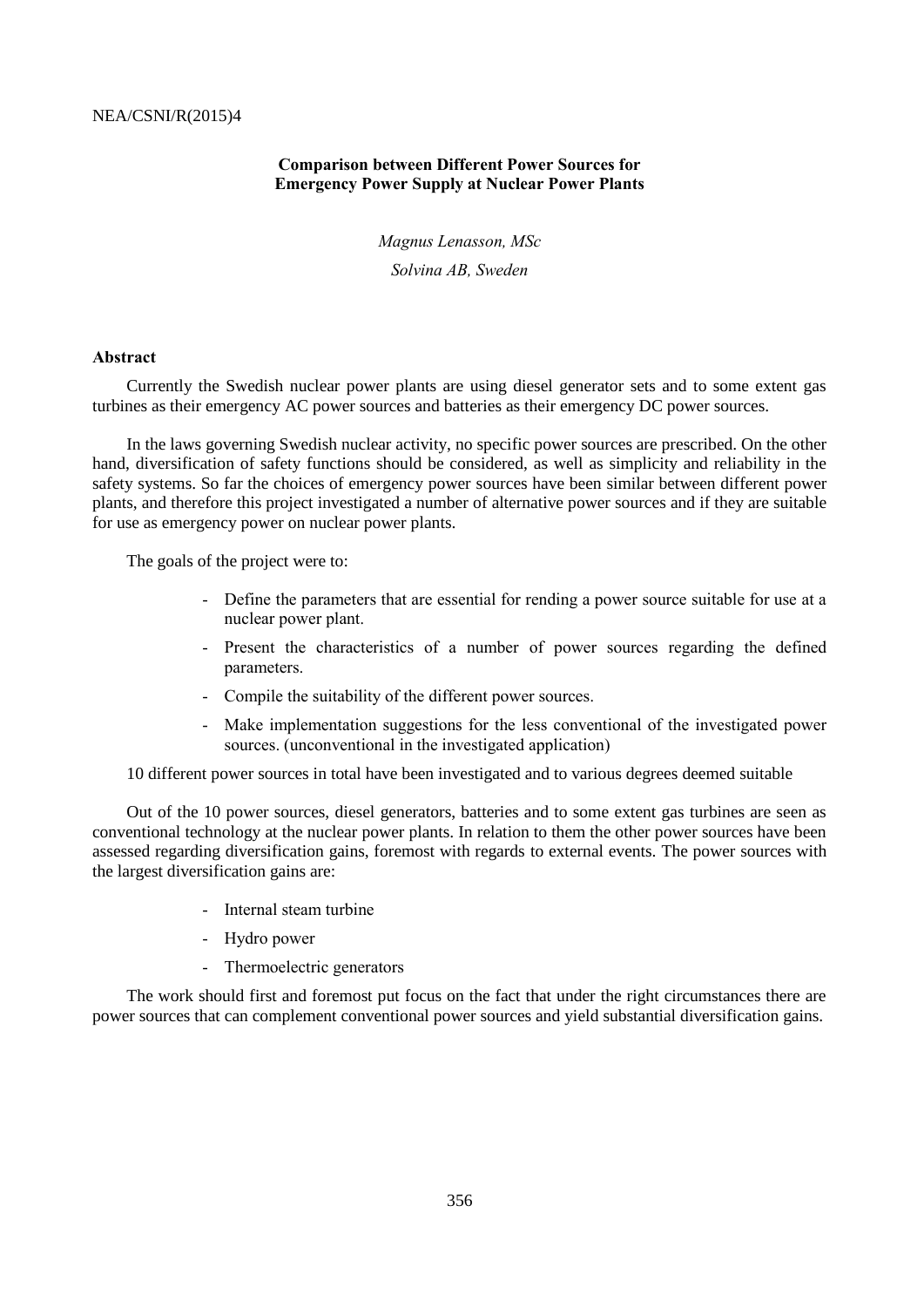#### **1. Background and purpose**

This paper is a shortened version of the report "Comparison between different power sources for emergency power supply at nuclear power plants"<sup>1</sup>. The report is financed by Elforsk – Swedish Electrical Utilities' R & D Company.

The background of the report is that the Fukushima accident showed how redundant but not diversified power sources can be destroyed by external events. This might lead to increased focus on diversification, from the industry and/or the regulating authorities.

A number of essential parameters for a power source to work as emergency power supply at a nuclear power plant have been identified; ten different power sources have then been evaluated with respect to these parameters.

The report is supposed to work as a knowledge base and decision support when new nuclear power plants or reinvestments in old ones are considered.

The studied power sources are:

- Diesel generators
- Gas turbines
- Internal steam turbines
- Externals steam turbines
- Hydro power plant
- Batteries
- Fuel cells
- Stirling engines
- Thermoelectric elements
- Flywheels

The power sources are evaluated for five different applications, each application with its own acceptance criteria for each of the essential parameters. The five applications are:

- Onsite emergency AC source
- Onsite emergency DC source
- Alternate AC source, small
- Alternate AC source, large
- Alternate AC source, mobile

Mainly Swedish preconditions are considered in the report, but most of the results are applicable in any other country.

#### **2. Essential parameters**

In this chapter the parameters that have been identified as essential for a power source to act as emergency power source at a nuclear power plant are listed and explained. In the original report<sup>1</sup> acceptance criteria for the different applications are defined.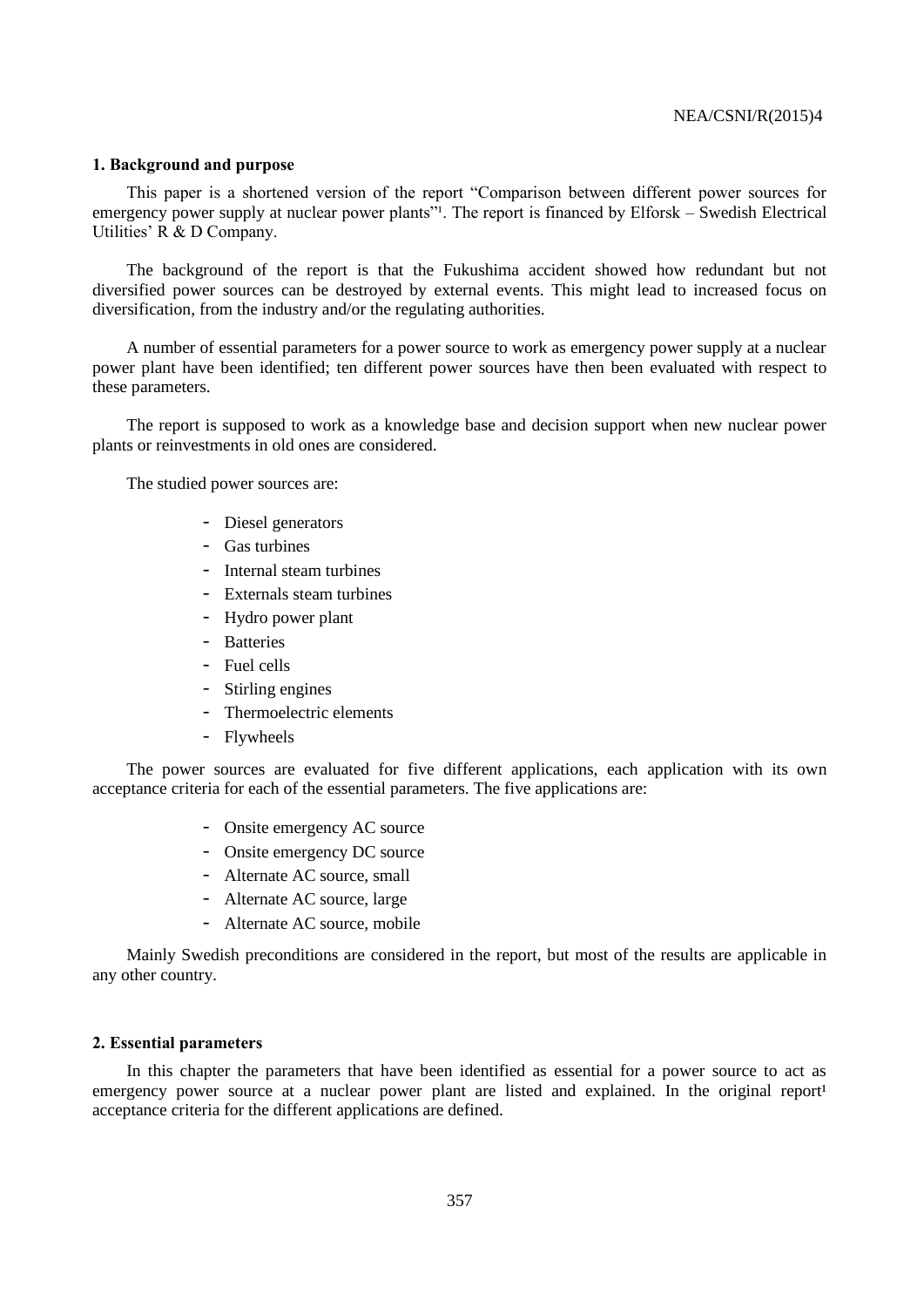#### *Available power*

The parameter demonstrates in which power intervals the power sources are available.

#### *Available energy and energy density*

The parameter demonstrates how large quantities of primary energy carrier that is required for the different power sources.

#### *Maximum operation time*

The parameter demonstrates if there are limitations on how long the different power sources could be in operation without any planned outages given that fuel is supplied.

## *Dynamic operation*

The parameter demonstrates how the different power sources are controlled (frequency and voltage control) and how they react on motor starts and load rejection for example.

#### *Starting time*

The parameter demonstrates how soon after a loss of offsite power the supplied grid can be reenergized.

#### *Realizability of power source within or outside the protected area*

The parameter demonstrates how large the power source is and which special preconditions it requires. Based on this an assessment is made if it is feasible to realize the power source within the protected area or outside it.

## *Availability and reliability*

The parameter demonstrates the availability and reliability of the different power sources.

Definitions:

$$
\\\text{Availability} = 1 - \frac{t_{fo}}{t_{tot}} \text{, where}
$$

 $t_{fo}$  = Forced outage hours during operation and standby

 $t_{tot}$  = Total amount of hours in operation and standby

Reliability = 
$$
\frac{n_s}{n_{as}}
$$
, where

 $n<sub>s</sub>$  = Number of starts

*nas* = Number of attempted starts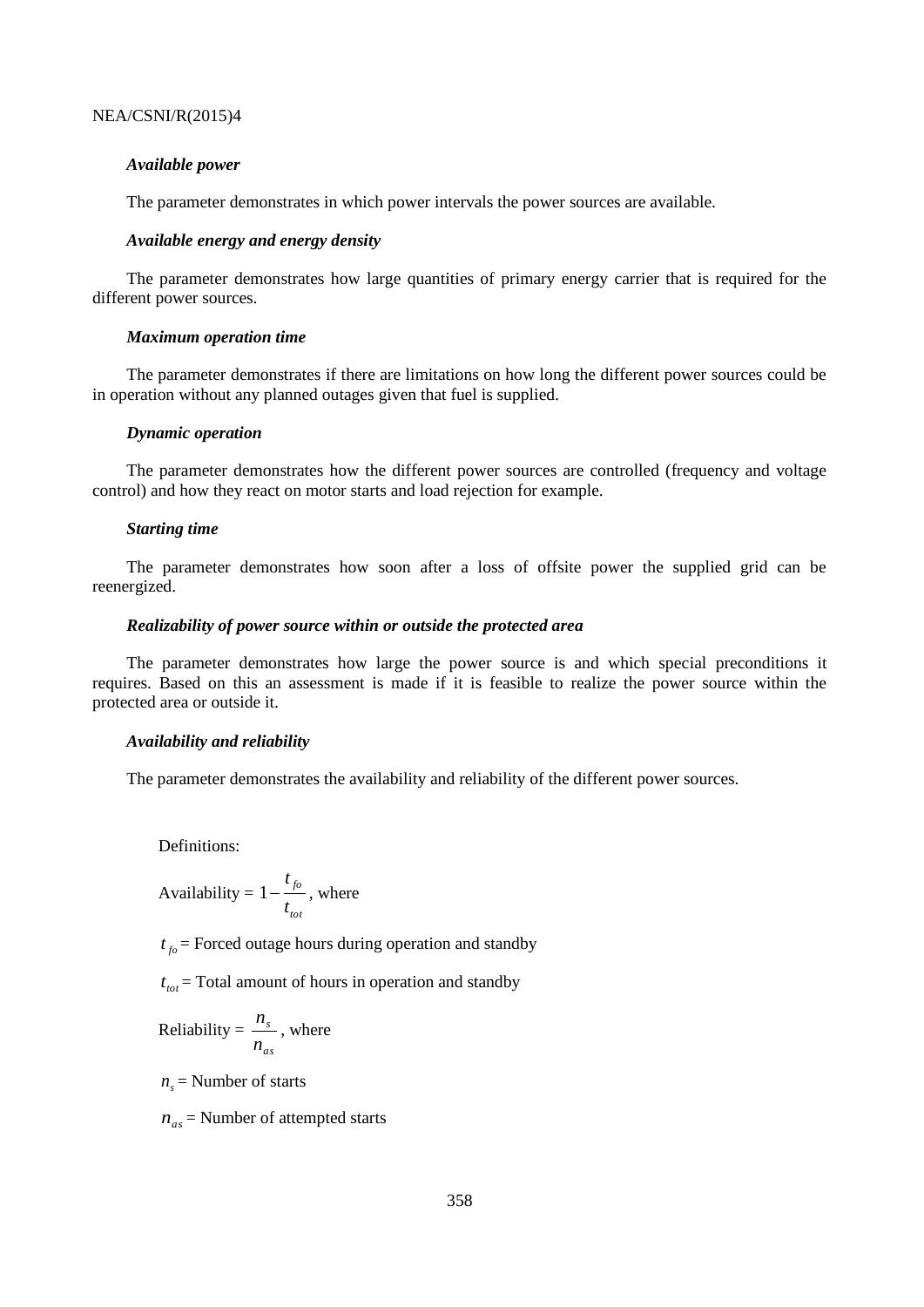#### *Possibility to classify as safety equipment*

This parameter demonstrates if the different power sources have been classified as safety equipment earlier or if it is possible to do so in the future. To evaluate the possibility to classify a power source in the future the main focus is the accumulated operation time of the power source.

### *Sensitivity to external events*

The parameter demonstrates what kinds of external events the different power sources are sensitive to. The different external events are divided into four groups:

- Mechanical impact, for example wind, precipitation (snow), explosions, earthquake
- Impact of water, for example precipitation (rain), sea waves, high sea level, flood.
- Clogging of dampers, air intakes and heat exchangers, for example precipitation (snow), ice storms, missiles due to wind
- Extreme temperatures

This parameter is used to evaluate diversification gains, i.e. if the different power sources are sensitive to the same types of external events or not. Sensitivity to different types of external events makes it less likely that all power sources are taken out simultaneous.

#### *Additional risks of challenging existing equipment*

The parameter demonstrates what additional risks the different power sources pose to the existing equipment on site. The additional risks are divided into the following groups:

- Explosives
- Fire load
- Large rotating masses
- Hazardous substances
- Electrical transients

#### *Aspects of maintenance and operational readiness*

The parameter demonstrates if any special maintenance measures or measures to assure operational readiness can prevent the possibility to operate the different power sources in the intended way. Special attention is payed to possible tests or measures that have to be performed during the plant's normal operation period.

#### *Mobility*

The parameter demonstrates if the different power sources can be made mobile.

## *Investment and operational costs*

The parameter demonstrates the investment costs and the operational costs for the different power sources. The costs are for the equipment alone, so the additional costs for a possible safety classification process and for the projects installing the equipment are not included.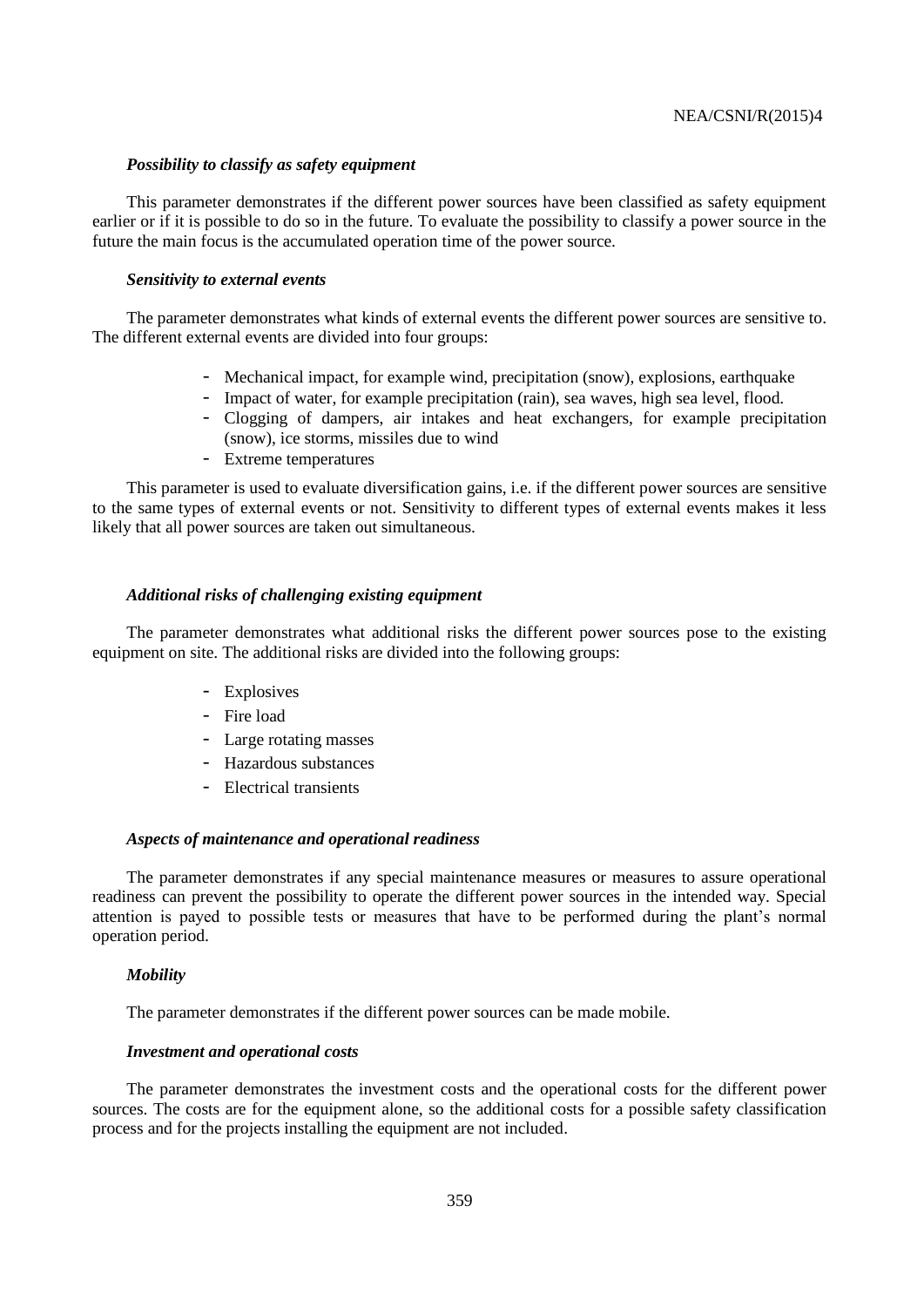## **3. Summaries for different power sources**

# **3.1 Diesel generators**

The suitability of diesel generators in different applications is seen in table 1. Diesel generators are already implemented as several redundant units in nuclear power plants worldwide.

| <b>Diesel generators</b>    |                 |                                                      |                   |  |  |
|-----------------------------|-----------------|------------------------------------------------------|-------------------|--|--|
| <b>Application</b>          | <b>Suitable</b> | <b>Suitable</b><br>under<br>certain<br>preconditions | <b>Unsuitable</b> |  |  |
| Onsite emergency AC source  | X               |                                                      |                   |  |  |
| Onsite emergency DC source  |                 |                                                      | $X^1$             |  |  |
| Alternate AC source, small  | X               |                                                      |                   |  |  |
| Alternate AC source, large  |                 | $X^2$                                                |                   |  |  |
| Alternate AC source, mobile | X               |                                                      |                   |  |  |

**Table 1. The suitability of diesel generators**

<sup>1</sup>) Unsuitable due to starting time>0

²) Suitable if several units are connected in parallell.

## **3.2 Gas turbines**

The suitability of gas turbines in different applications is seen in table 2. Gas turbines are suitable to implement as several redundant units.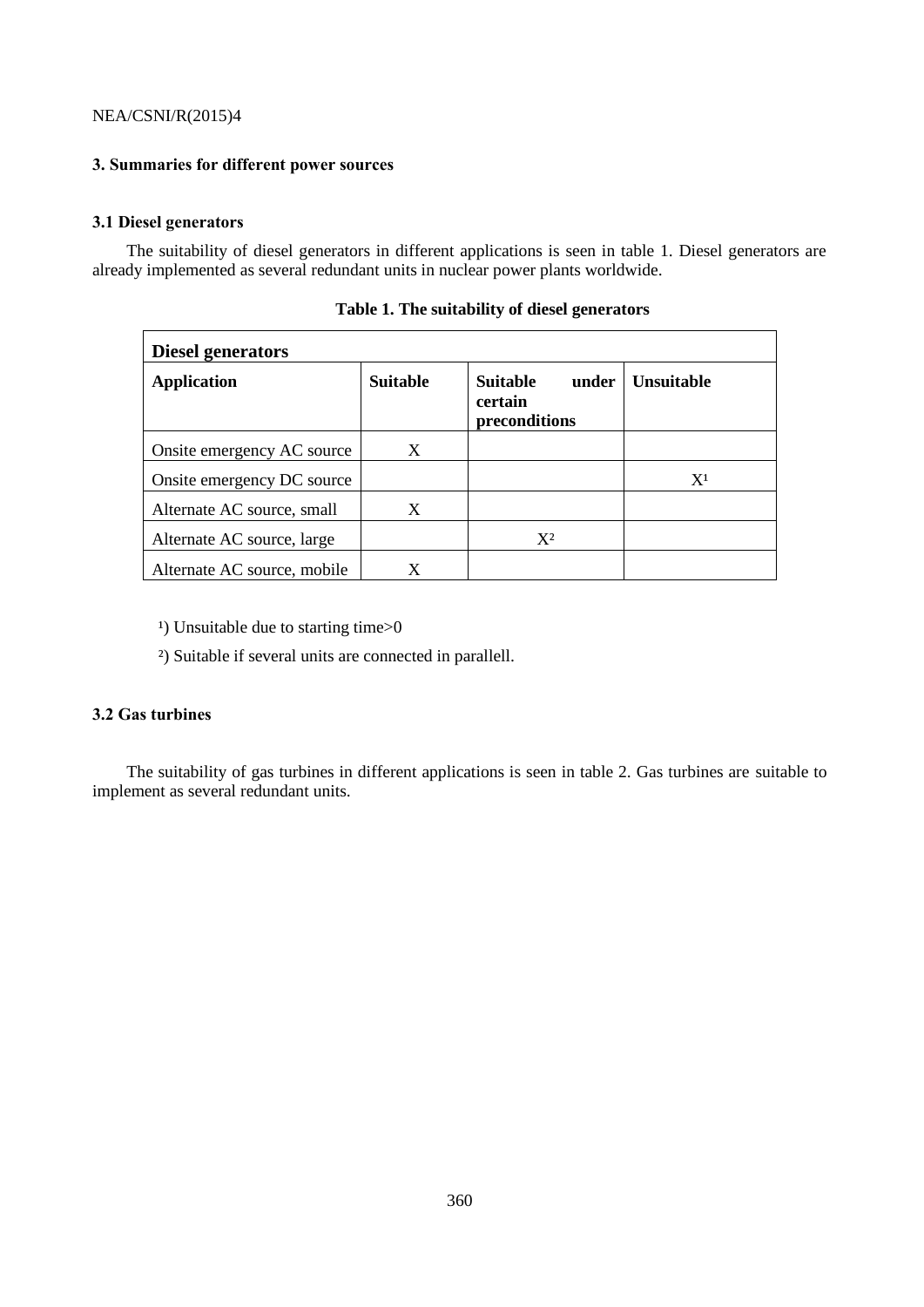| <b>Gas turbines</b>         |                 |                                                      |                   |  |  |
|-----------------------------|-----------------|------------------------------------------------------|-------------------|--|--|
| <b>Application</b>          | <b>Suitable</b> | <b>Suitable</b><br>under<br>certain<br>preconditions | <b>Unsuitable</b> |  |  |
| Onsite emergency AC source  |                 |                                                      | $X^1$             |  |  |
| Onsite emergency DC source  |                 |                                                      | X <sup>1</sup>    |  |  |
| Alternate AC source, small  | X               |                                                      |                   |  |  |
| Alternate AC source, large  | X               |                                                      |                   |  |  |
| Alternate AC source, mobile |                 | $\mathrm{X}^2$                                       |                   |  |  |

## **Table 2. The suitability of gas turbines**

 $\alpha$ ) Unsuitable due to starting time $>$ 20 s

<sup>2</sup>) Suitable if less than 72 hours' worth of fuel is accepted or a separate solution for the fuel is provided.

## **3.3 Internal steam turbine**

The concept "internal steam turbine" is a steam turbine driven by steam from the main process in the nuclear power plant. The suitability of internal steam turbines in different applications is seen in table 3. Internal steam turbine is only suitable to implement as a single unit due to lack of power.

| Internal steam turbine      |                 |                                                      |                   |  |  |
|-----------------------------|-----------------|------------------------------------------------------|-------------------|--|--|
| <b>Application</b>          | <b>Suitable</b> | <b>Suitable</b><br>under<br>certain<br>preconditions | <b>Unsuitable</b> |  |  |
| Onsite emergency AC source  |                 |                                                      | $X^1$             |  |  |
| Onsite emergency DC source  |                 |                                                      | $X^2$             |  |  |
| Alternate AC source, small  |                 | $X^3$                                                |                   |  |  |
| Alternate AC source, large  |                 |                                                      | X                 |  |  |
| Alternate AC source, mobile |                 |                                                      | X                 |  |  |

**Table 3. The suitability of internal steam turbine**

<sup>1</sup>) Unsuitable due to lack of power at reactor outages and damages at the RCPB

- ²) Unsuitable due to starting time>0
- ³) Suitable if the available power is sufficient
- ⁴) Unsuitable due to lack of available power
- ⁵) Unsuitable power source to make mobile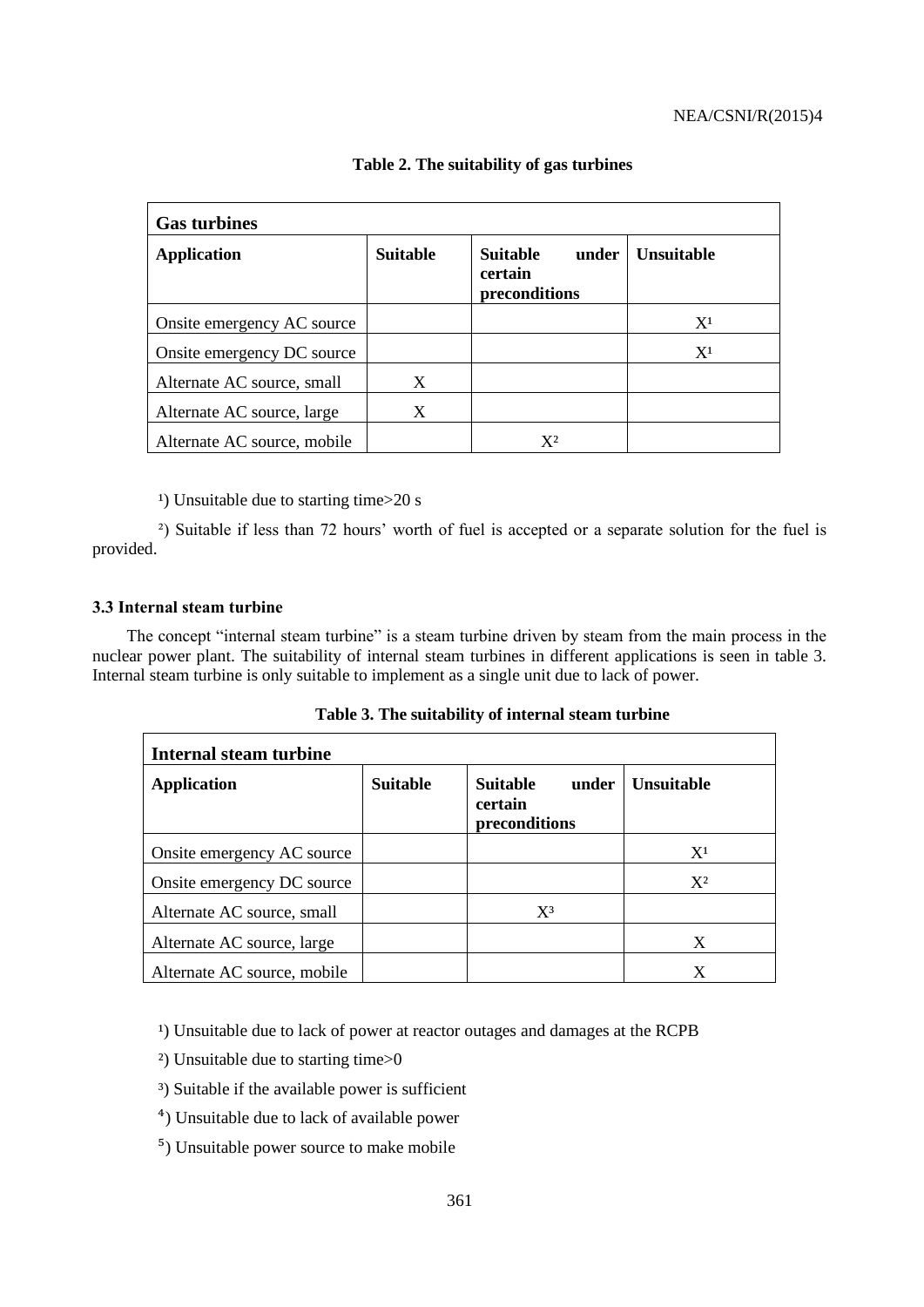## **3.4 External steam turbine**

The concept "external steam turbine" consists of an offsite heat and power plant (CHP) that has a dedicated line to the nuclear power plant. At a blackout the offsite plant disconnects from the grid and starts feeding the nuclear power plant. The suitability of external steam turbines in different applications is seen in table 4. External steam turbines can be implemented as several redundant units in case suitable units can be found in the vicinity of the nuclear power plant and the separation between them is sufficient.

The concept with external steam turbines is characterized by:

- Relatively large diversification gains due to a site separated from the nuclear power plant.
- No challenges to existing equipment
- Many external parameters that should coincide: Possibility to depose enough heat, existence of suitable external power plant (or willingness to invest in one), willingness to act as emergency power supply to nuclear power plant.
- Existing power plants hard to classify as safety (1E / CatA etc.) equipment
- The line between the external power plant and the nuclear power plant must be protected.

| <b>External steam turbine</b> |                 |                                                      |                   |  |
|-------------------------------|-----------------|------------------------------------------------------|-------------------|--|
| <b>Application</b>            | <b>Suitable</b> | <b>Suitable</b><br>under<br>certain<br>preconditions | <b>Unsuitable</b> |  |
| Onsite emergency AC source    |                 | $X^1$                                                |                   |  |
| Onsite emergency DC source    |                 |                                                      | $X^2$             |  |
| Alternate AC source, small    |                 | $X^3$                                                |                   |  |
| Alternate AC source, large    |                 |                                                      | $X^4$             |  |
| Alternate AC source, mobile   |                 |                                                      | $X^5$             |  |

# **Table 4. The suitability of extern steam turbine**

<sup>1</sup>) Suitable provided that a suitable power plant exists/is built and that safety classification can be achieved

- <sup>2</sup>) Unsuitable due to starting time  $> 0$
- ³) Suitable provided that a suitable power plant exists/is built

⁴) Unsuitable due to lack of available power

⁵) Unsuitable power source to make mobile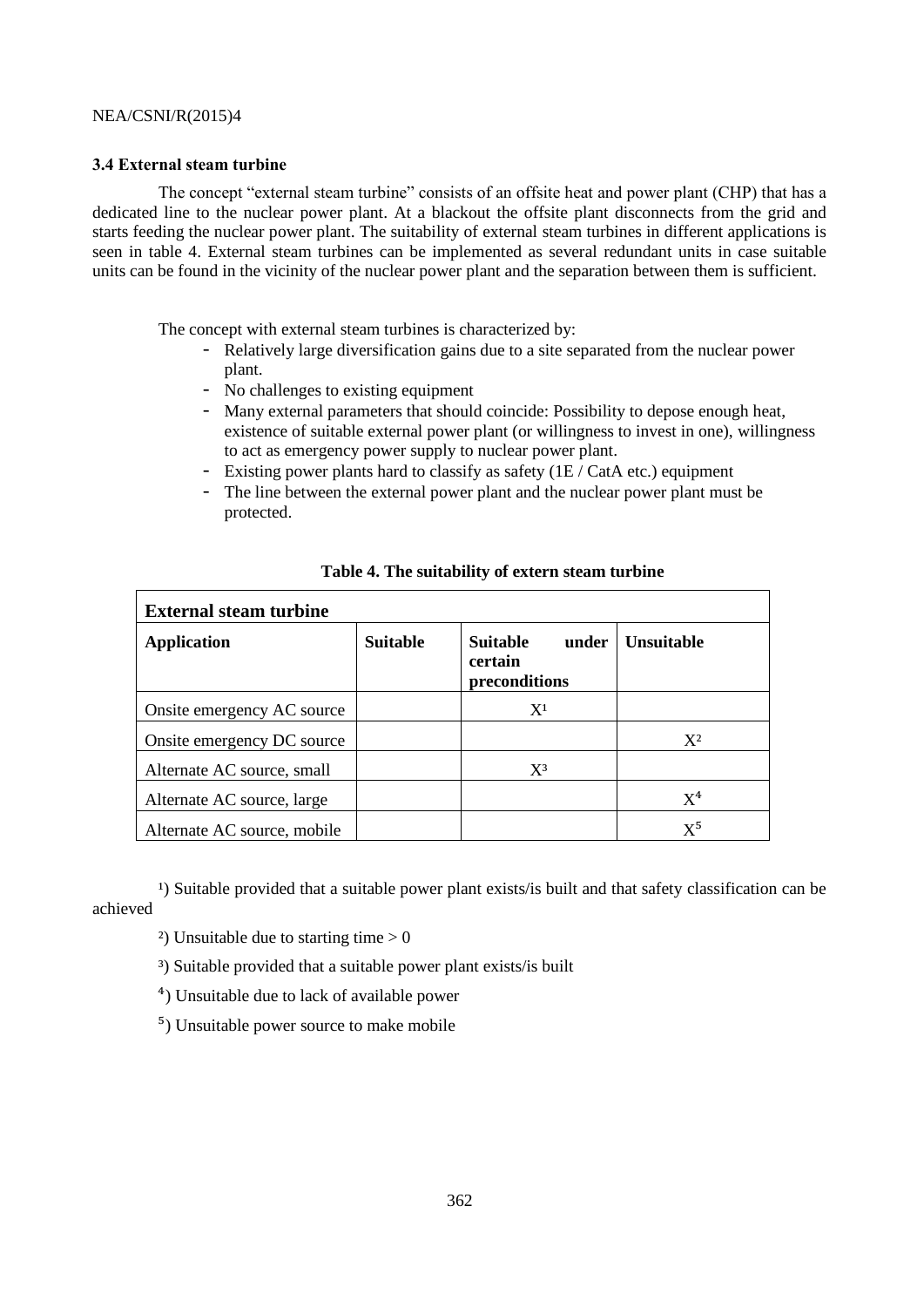#### **3.5 Hydro power plant**

The concept "hydro power plant" consists of an offsite hydro power plant that has a dedicated line to the nuclear power plant. At a blackout the offsite plant disconnects from the grid and starts feeding the nuclear power plant. The suitability of hydro power plants in different applications is seen in table 5. Hydro power plants can be implemented as several redundant units in case suitable units can be found in the vicinity of the nuclear power plant and the separation between them is sufficient.

The concept with hydro power plants is characterized by:

- Large diversification gains due to a site separated from the nuclear power plant and that the power generation is not based on combustion.
- No challenges to existing equipment
- Hard to evaluate the suitability of a hydro power plant without testing it's island operation capabilities.
- Some external parameters should coincide: Existence of suitable hydro power plant (or willingness to invest in one), willingness to act as emergency power supply to nuclear power plant.
- Existing power plants hard to classify as safety class (1E / Cat A etc.) equipment
- The line between the external power plant and the nuclear power plant must be protected.

| <b>Hydro</b> power plant    |                 |                                                      |                   |  |  |
|-----------------------------|-----------------|------------------------------------------------------|-------------------|--|--|
| <b>Application</b>          | <b>Suitable</b> | <b>Suitable</b><br>under<br>certain<br>preconditions | <b>Unsuitable</b> |  |  |
| Onsite emergency AC source  |                 | $X^1$                                                |                   |  |  |
| Onsite emergency DC source  |                 |                                                      | $X^2$             |  |  |
| Alternate AC source, small  |                 | $X^3$                                                |                   |  |  |
| Alternate AC source, large  |                 |                                                      | $X^4$             |  |  |
| Alternate AC source, mobile |                 |                                                      | $X^5$             |  |  |

**Table 5. The suitability of hydro power plant**

<sup>1</sup>) Suitable provided that a suitable power plant exists/is built and that safety classification can be achieved

- ²) Unsuitable due to starting time>0
- ³) Suitable provided that a suitable power plant exists/is built
- ⁴) Unsuitable due to lack of available power
- ⁵) Unsuitable to make mobile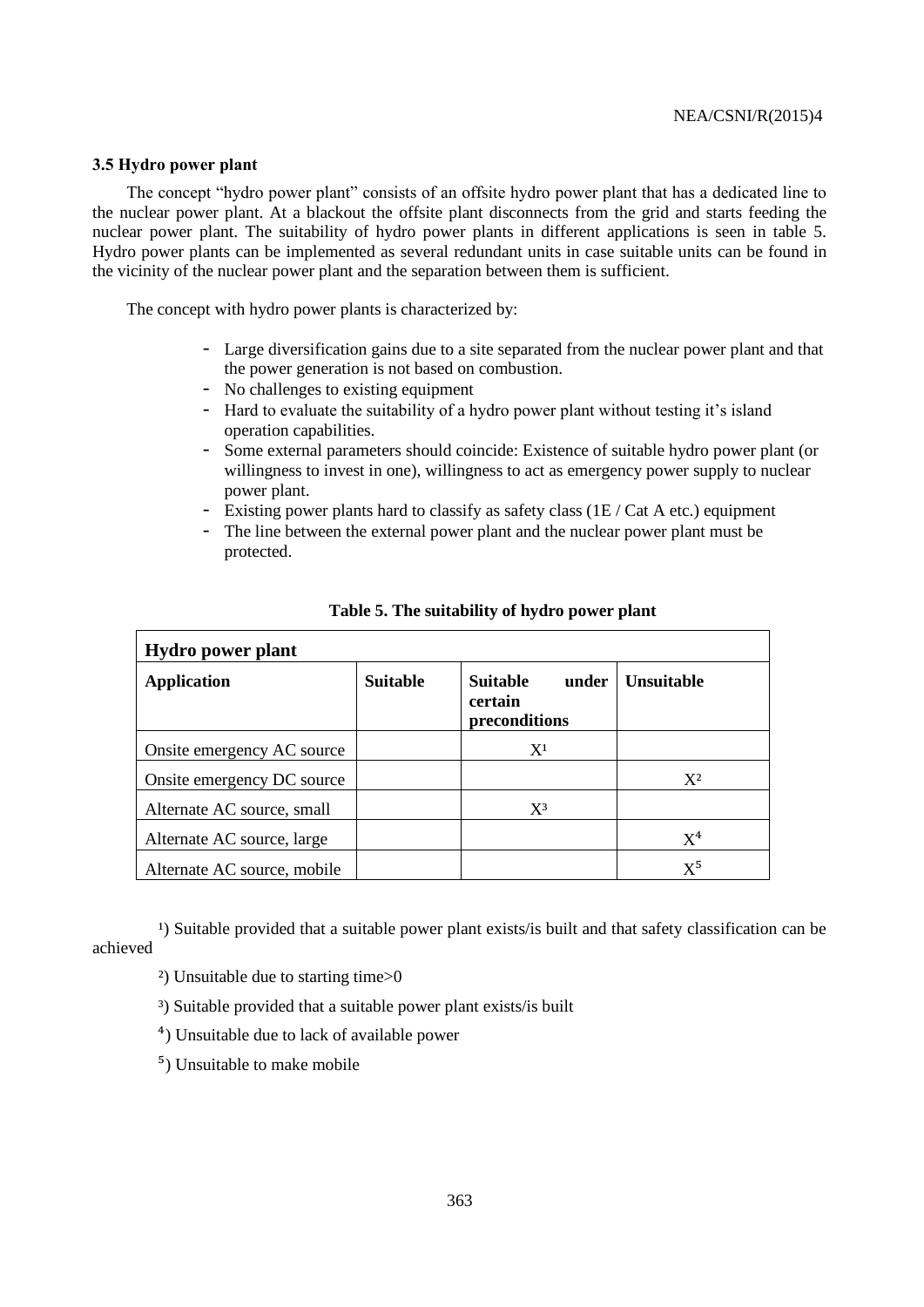# **3.6 Batteries**

The suitability of batteries in different applications is seen in table 6. Batteries are already implemented as several redundant units in nuclear power plants worldwide.

The concept with batteries is characterized by:

- Operation time normally <24 hours
- Possible to dimension power and energy modularly
- Continuously loading and able to deliver power instantly.
- Well established technology, new types are developed continuously

| <b>Batteries</b>            |                 |                                                      |                   |  |  |
|-----------------------------|-----------------|------------------------------------------------------|-------------------|--|--|
| <b>Application</b>          | <b>Suitable</b> | <b>Suitable</b><br>under<br>certain<br>preconditions | <b>Unsuitable</b> |  |  |
| Onsite emergency AC source  |                 |                                                      | $X^1$             |  |  |
| Onsite emergency DC source  | X               |                                                      |                   |  |  |
| Alternate AC source, small  |                 |                                                      | $X^1$             |  |  |
| Alternate AC source, large  |                 |                                                      | $X^1$             |  |  |
| Alternate AC source, mobile |                 |                                                      | $X^1$             |  |  |

## **Table 6. The suitability of batteries**

<sup>1</sup>) Unsuitable due to operation time  $<$  72 hours

#### **3.7 Fuel cells**

The suitability of fuel cells in different applications is seen in table 7. They have in total too many shortcomings and doubts to be deemed suitable for any application. Their availability and dynamic behavior is insufficient and the diversification gains are small.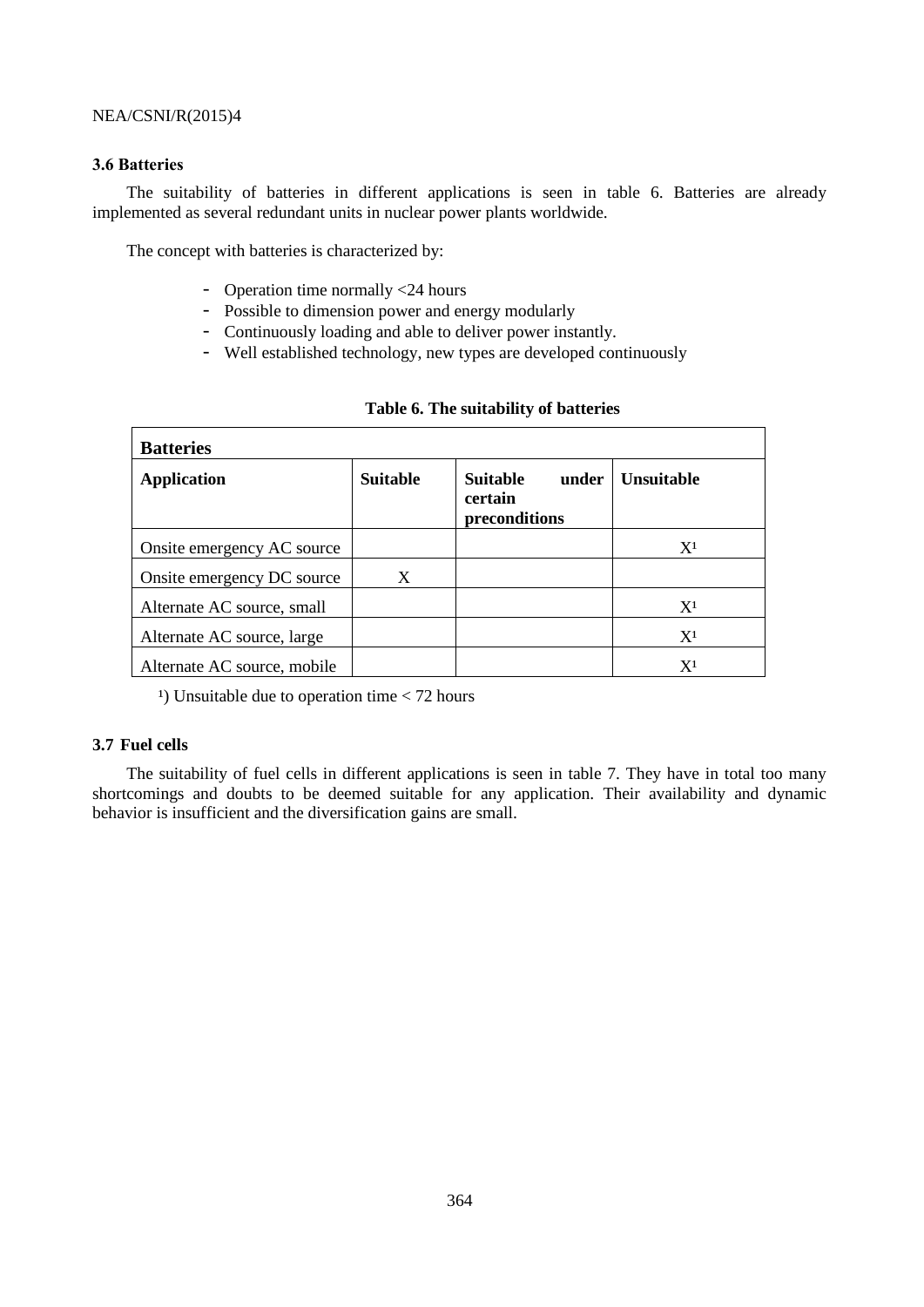| <b>Fuel cells</b>           |                 |                                                      |                   |  |
|-----------------------------|-----------------|------------------------------------------------------|-------------------|--|
| <b>Application</b>          | <b>Suitable</b> | <b>Suitable</b><br>under<br>certain<br>preconditions | <b>Unsuitable</b> |  |
| Onsite emergency AC source  |                 |                                                      | X                 |  |
| Onsite emergency DC source  |                 |                                                      | X                 |  |
| Alternate AC source, small  |                 |                                                      | X                 |  |
| Alternate AC source, large  |                 |                                                      | X                 |  |
| Alternate AC source, mobile |                 |                                                      | X                 |  |

**Table 7. The suitability of fuel cells**

# **3.8 Stirling engines**

The suitability of stirling engines in different applications is seen in table 8. Stirling engines would require higher temperatures than what is available in a nuclear power plant to function satisfactorily, they are therefore deemed unsuitable for all applications.

| <b>Stirling engines</b>     |                 |                                                      |                   |  |  |
|-----------------------------|-----------------|------------------------------------------------------|-------------------|--|--|
| <b>Application</b>          | <b>Suitable</b> | <b>Suitable</b><br>under<br>certain<br>preconditions | <b>Unsuitable</b> |  |  |
| Onsite emergency AC source  |                 |                                                      | $X^1$             |  |  |
| Onsite emergency DC source  |                 |                                                      | X <sup>1</sup>    |  |  |
| Alternate AC source, small  |                 |                                                      |                   |  |  |
| Alternate AC source, large  |                 |                                                      | $X^1$             |  |  |
| Alternate AC source, mobile |                 |                                                      | X <sup>1</sup>    |  |  |

|  | Table 8. The suitability of stirling engines |  |  |
|--|----------------------------------------------|--|--|
|  |                                              |  |  |

<sup>1</sup>) Unsuitable since the available heat in the process is not sufficient

# **3.9 Thermoelectric generators**

The suitability of thermoelectric generators in different applications is seen in table 9. Thermoelectric generators can only be implemented as a single unit due to lack of power.

The concept with thermoelectric generators is characterized by:

- Relatively large diversification gains due to resilience to low temperature and absence of gas formation.
- Hard to create a robust and simple solution that can supply a sufficient amount of elements with heat.
- Creates heat losses in the process.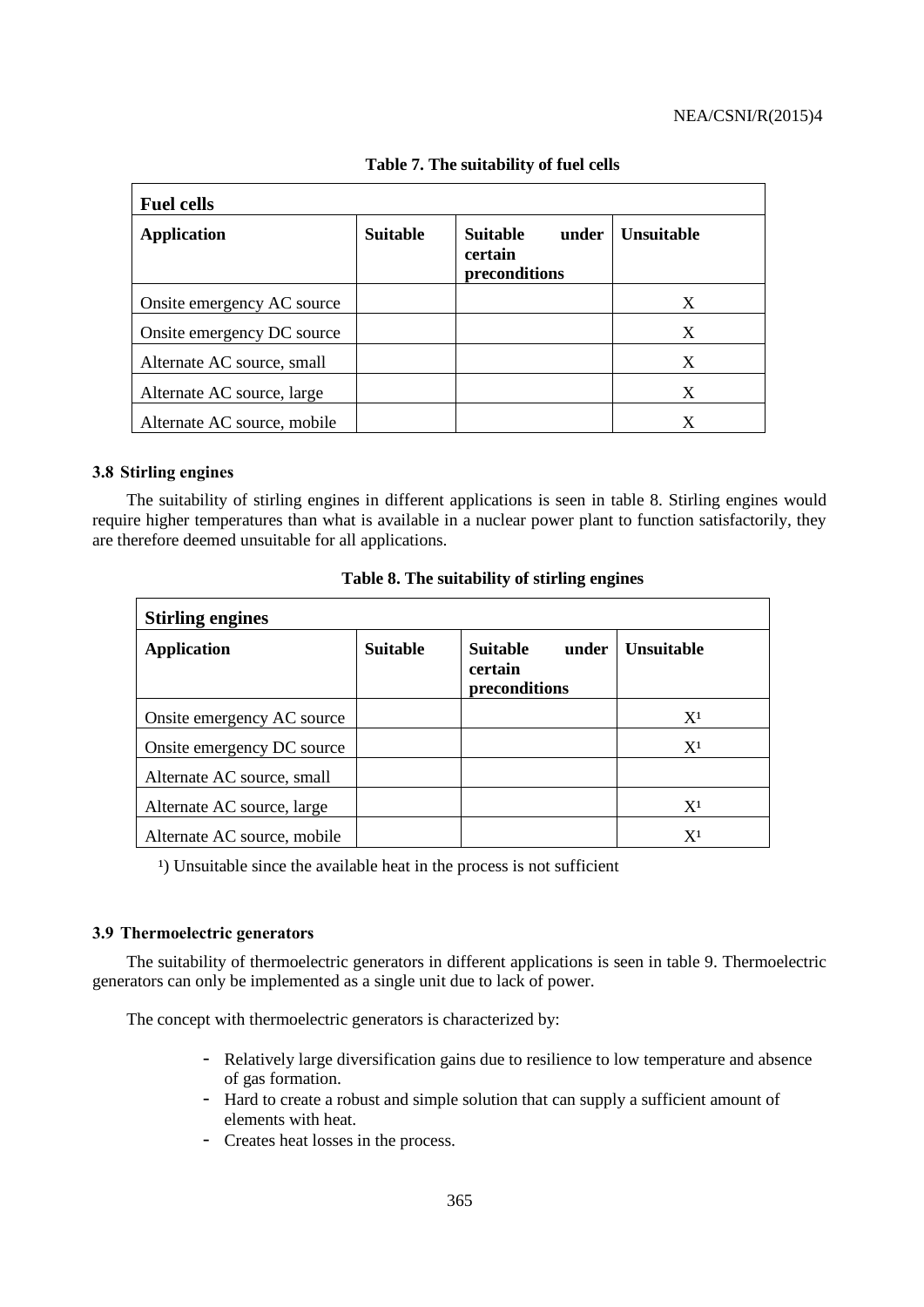- Cannot be charged during times with available AC power.
- Only available when process heat is available, not during outages for example.

| <b>Thermoelectric generators</b> |                 |                                                      |                   |  |  |
|----------------------------------|-----------------|------------------------------------------------------|-------------------|--|--|
| <b>Application</b>               | <b>Suitable</b> | <b>Suitable</b><br>under<br>certain<br>preconditions | <b>Unsuitable</b> |  |  |
| Onsite emergency AC source       |                 |                                                      | $X^1$             |  |  |
| Onsite emergency DC source       |                 | $X^2$                                                |                   |  |  |
| Alternate AC source, small       |                 |                                                      | $X^1$             |  |  |
| Alternate AC source, large       |                 |                                                      | $X^1$             |  |  |
| Alternate AC source, mobile      |                 |                                                      | $X^3$             |  |  |

# **Table 9. The suitability of thermoelectric generators**

<sup>1</sup>) Unsuitable due to lack of available power

²) Suitable provided sufficient access to heating and cooling and that it is acceptable that it is only available when process heat is available.

³) Unsuitable due to lack of available power and that it is not suitable for mobility.

## **3.10 Flywheels**

The suitability of flywheels in different applications is seen in table 10. Flywheels can only cope with short discharge times and are therefore not suitable for any of the stated applications, the minimum required discharge time is 8 hours.

The concept with flywheels is characterized by:

- Potential for high power discharges. Resilience to large number of discharges of different magnitudes.
- Only viable for short discharge times due to losses.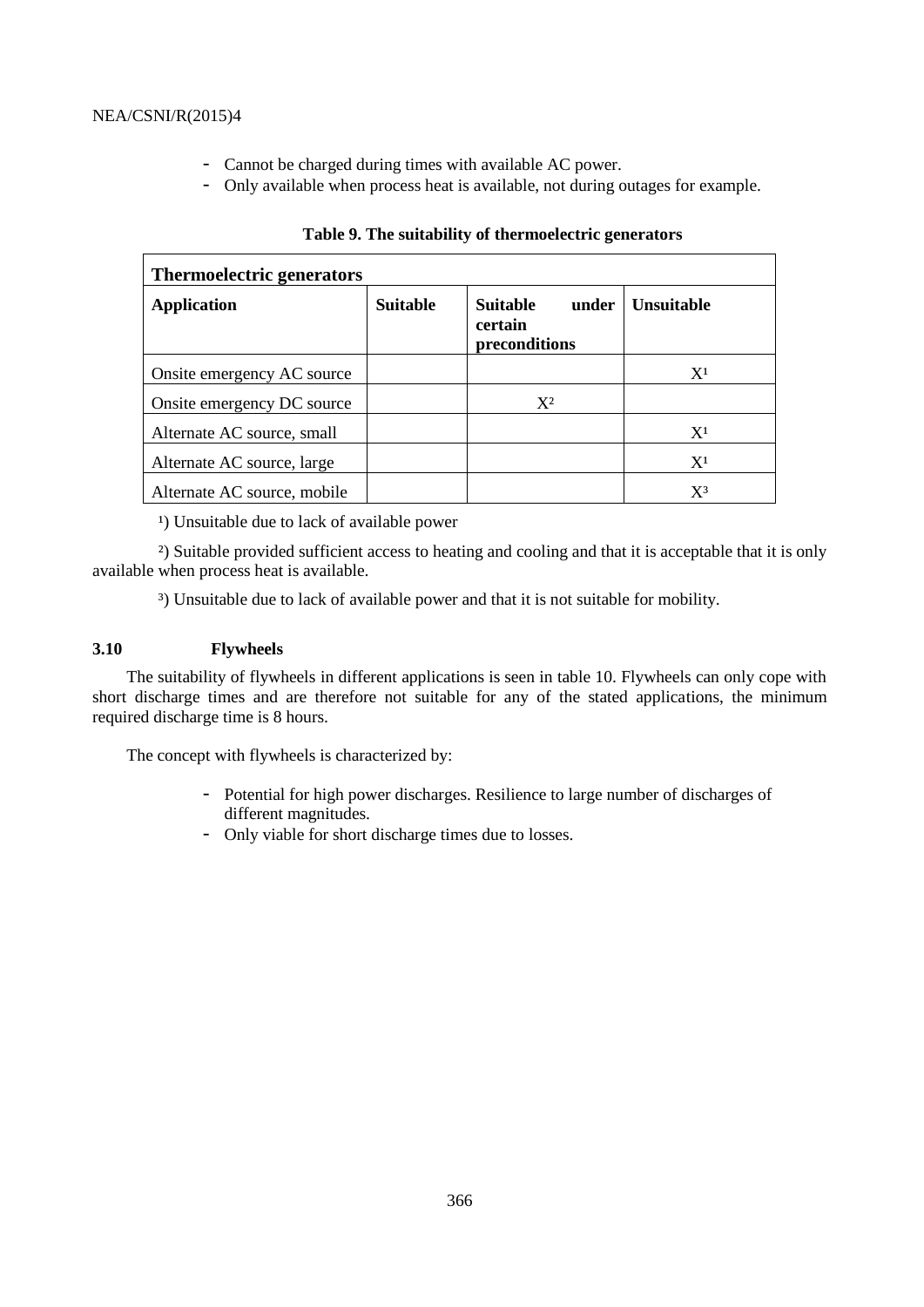| <b>Flywheels</b>            |                 |                                                      |                           |  |  |
|-----------------------------|-----------------|------------------------------------------------------|---------------------------|--|--|
| <b>Application</b>          | <b>Suitable</b> | <b>Suitable</b><br>under<br>certain<br>preconditions | <b>Unsuitable</b>         |  |  |
| Onsite emergency AC source  |                 |                                                      | $X^1$                     |  |  |
| Safety class DC source      |                 |                                                      | $X^1$                     |  |  |
| Alternate AC source, small  |                 |                                                      | $X^1$                     |  |  |
| Alternate AC source, large  |                 |                                                      | X <sup>1</sup>            |  |  |
| Alternate AC source, mobile |                 |                                                      | $\mathbf{X}^{\mathbf{1}}$ |  |  |

## **Table 10. The suitability of flywheels**

<sup>1</sup>) Unsuitable due to insufficent discharge time.

## **5. Conclusions**

Out of the 10 power sources, diesel generators, batteries and to some extent gas turbines are seen as conventional technology at the nuclear power plants. In relation to them the other power sources have been assessed regarding diversification gains, foremost with regards to external events. The power sources with the largest diversification gains are:

- Internal steam turbine
- Hydro power
- Thermoelectric generators

Of these three hydro power is the only one that can be available during reactor outages and accidents where steam is not available in the main process.

# **References**

[1] Magnus Lenasson, "Comparison between different power sources for emergency power supply at nuclear power plants", Elforsk, Report no 13:87. Available 2014-02-26 at nuclear power plants", Elforsk, Report no 13:87. Available 2014-02-26 at [http://elforsk.se/Rapporter/?rid=13\\_87\\_](http://elforsk.se/Rapporter/?rid=13_87_)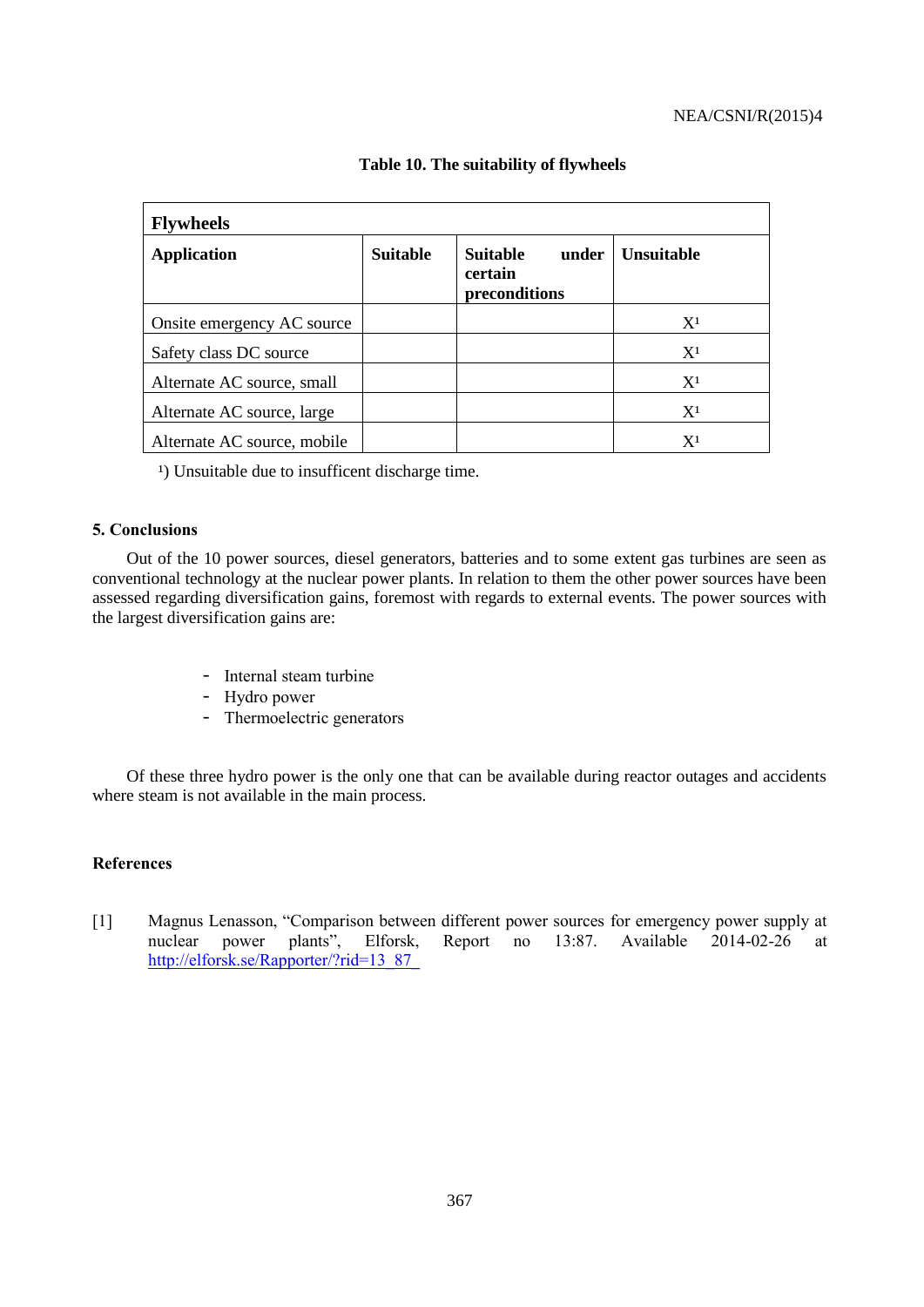

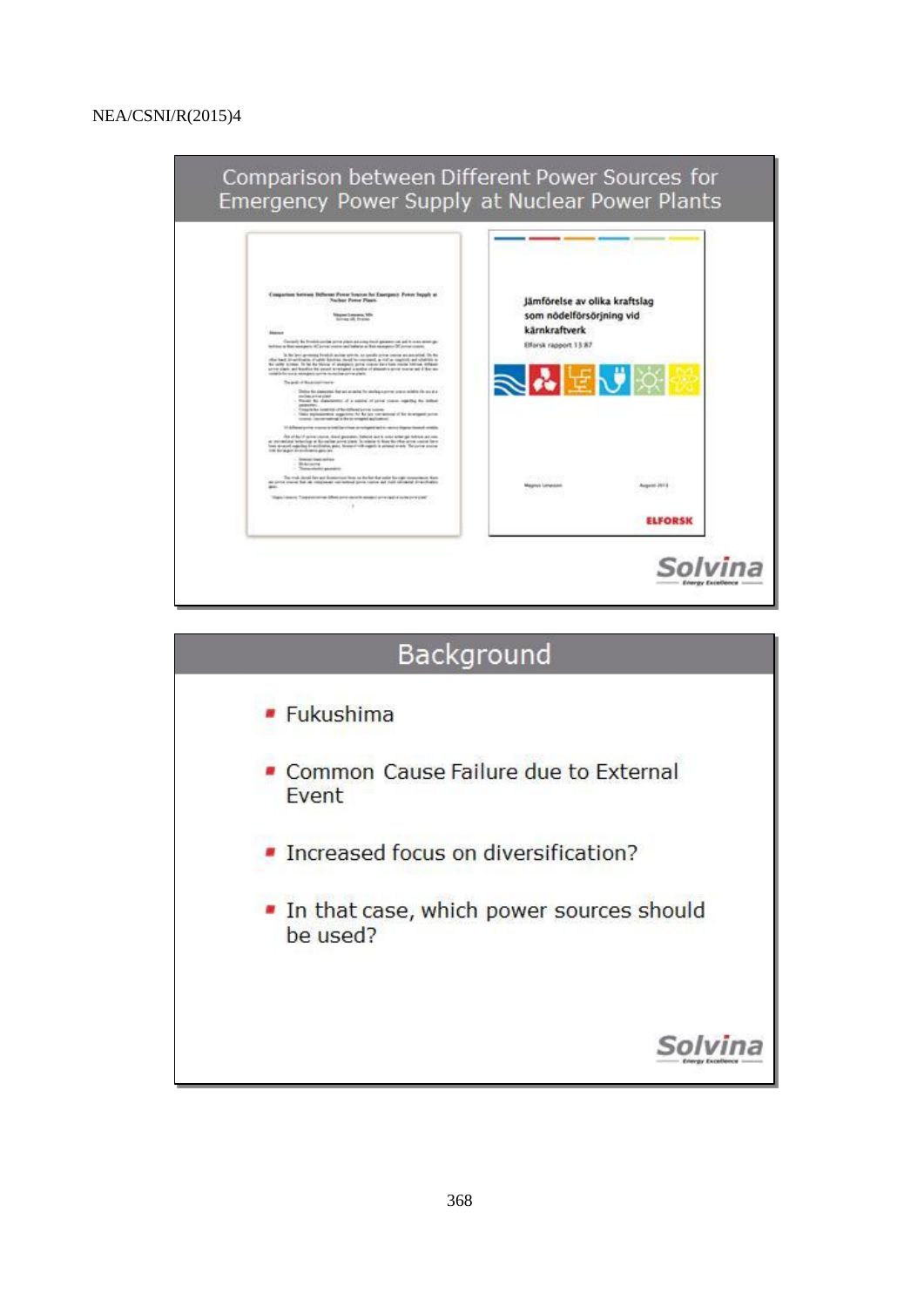

| Applications                                                                                                                                                                                                                                                                                                                                                                                                                                                                                                                                                                                                                                                                                        |  |
|-----------------------------------------------------------------------------------------------------------------------------------------------------------------------------------------------------------------------------------------------------------------------------------------------------------------------------------------------------------------------------------------------------------------------------------------------------------------------------------------------------------------------------------------------------------------------------------------------------------------------------------------------------------------------------------------------------|--|
| • Defined applications:<br>• Onsite emergency AC Source<br>The ordinary emergency AC source, today mainly<br>diesel generators, $\approx$ 2 MW<br>Onsite emergency DC Source<br>. The ordinary emergency DC source, today mainly<br>batteries, x 200 kW<br>Alternate AC source, small<br>An alternate AC source designed to replace one of<br>the ordinary emergency AC sources, x 2 MW<br>Alternate AC source, large<br>An alternate AC source designed to supply half of<br>the internal grid, both safety, safety related and<br>non-safety equipment, x 20 MW<br>Alternate AC source, mobile<br>An alternate AC source with tasks equal to<br>"Alternate AC source, small" except it is mobile. |  |
|                                                                                                                                                                                                                                                                                                                                                                                                                                                                                                                                                                                                                                                                                                     |  |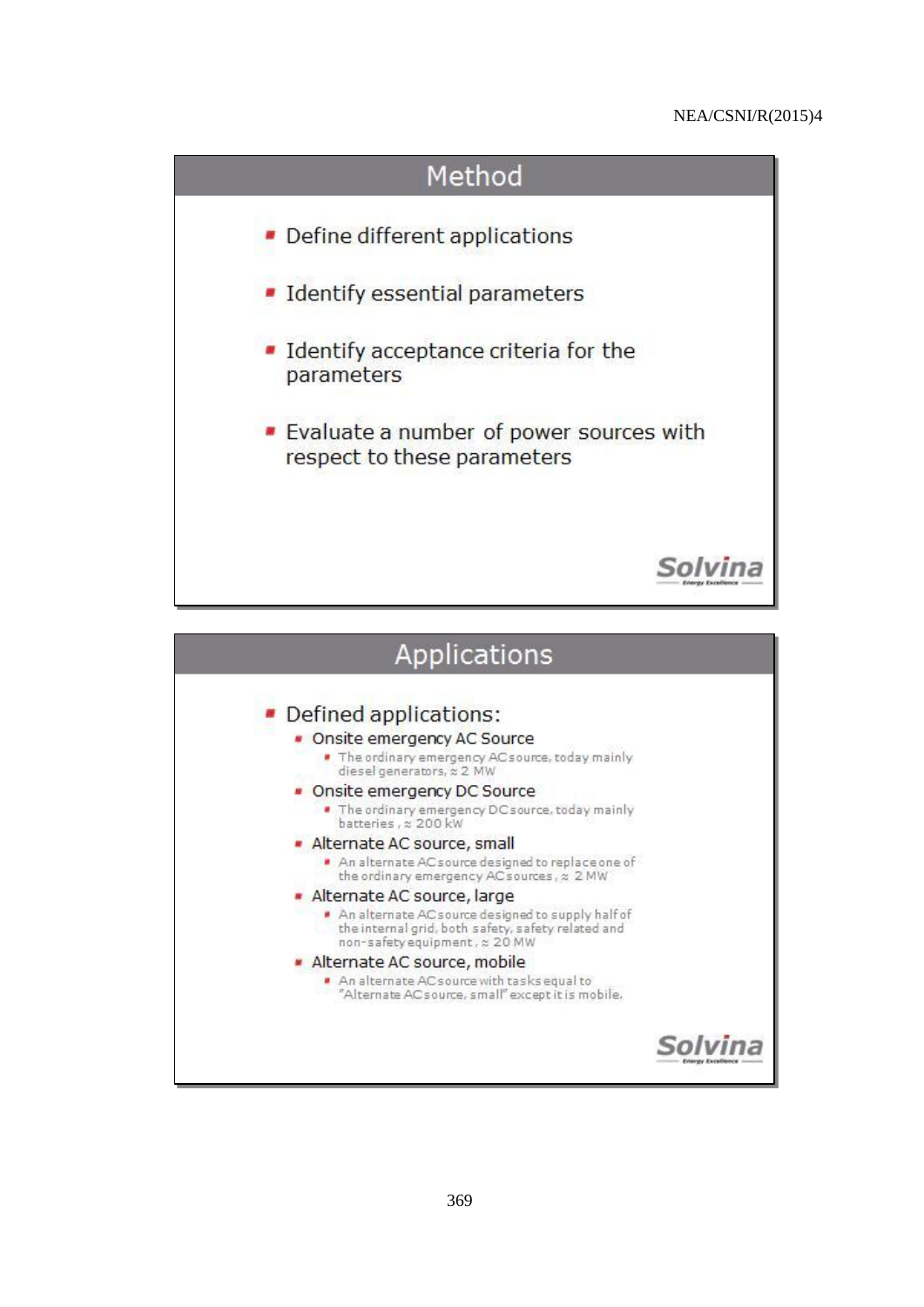# **Essential parameters**

- · Parameters used for evaluation:
	- · Available power
	- Available energy and energy density
	- Maximum operation time
	- Dynamic operation
	- Starting time
	- . Realizability of power sources within or outside the protected area
	- Availability and reliability
	- Possibilty to classify as safety equipment
	- · Sensitivity to external events
	- Additional risks of challenging existing equipment
	- Aspects of maintenance and operational readiness
	- Mobility
	- . Investment and operational costs



# Power Sources

- Investigated power sources:
	- · Diesel generators
	- · Gas turbines
	- · Internal steam turbine
	- **External steam turbine**
	- · Hydro power
	- **Batteries**
	- Fuel cells
	- · Stirling engines
	- · Thermoelectric generators
	- Flywheels

# Solvina